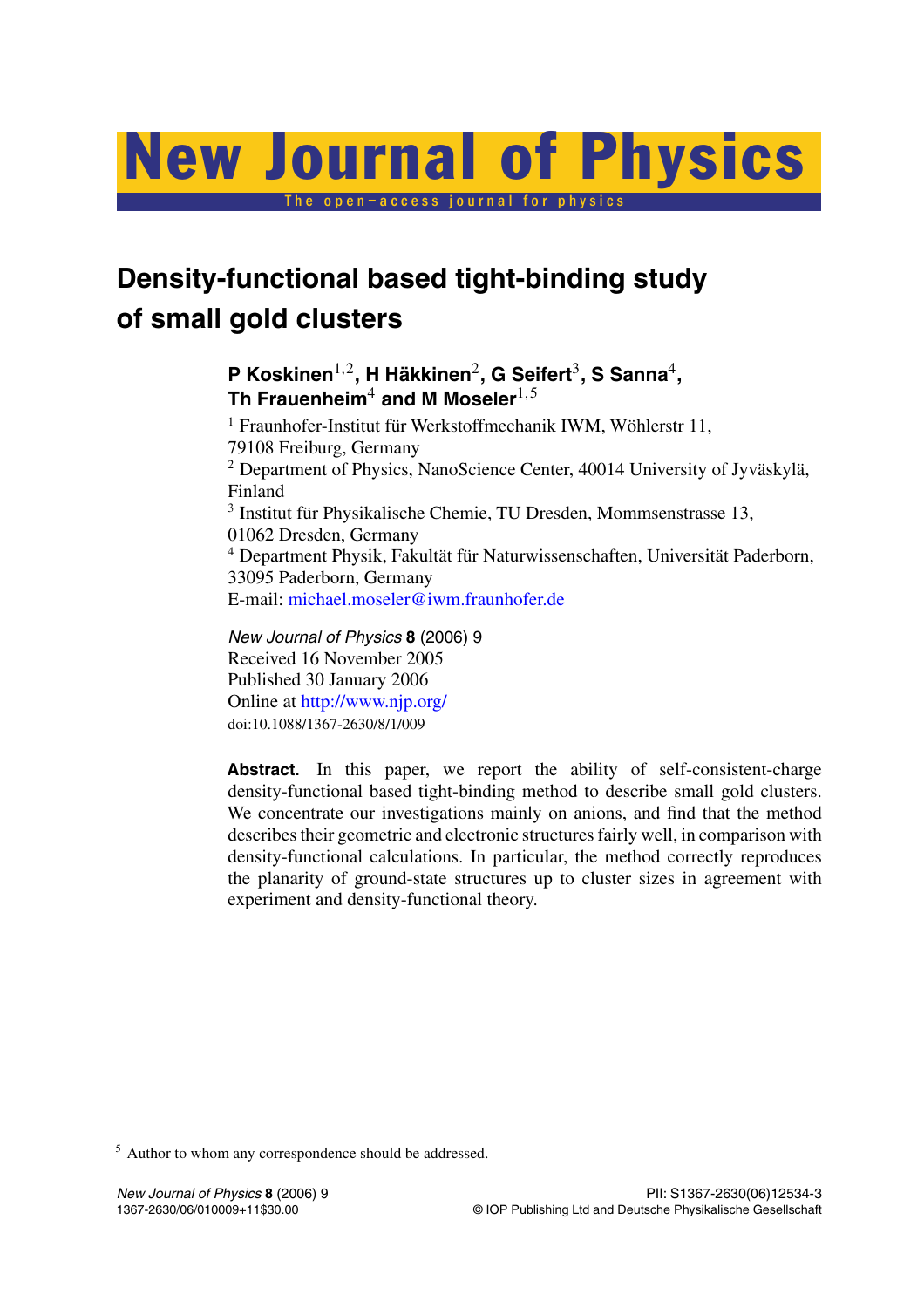### **Contents**

| 1. Introduction               |  | $\mathbf{2}$            |
|-------------------------------|--|-------------------------|
| 2. Method                     |  | $\overline{\mathbf{3}}$ |
| 3. Comparison of DFTB and DFT |  | 6                       |
| 4. Conclusions                |  | 10                      |
| <b>Acknowledgments</b>        |  | 10                      |
| <b>References</b>             |  | 11                      |

# **1. Introduction**

Gold nanostructures and gold-based complexes are currently under active investigations in various areas of nanoscience and nanotechnology due to some remarkable physical and chemical properties of gold that appear only in the nanometer scale and*/*or in reduced dimensions [\[1](#page-10-0), [2](#page-10-0)]. For example, gold has been shown to exhibit surprising mechanical properties in nanoscale by forming stable nanowires and nanobridges with quantized electrical conductivity, which has great relevance in understanding atomic junctions [\[3](#page-10-0)]. Optical absorption by gold nanoparticles depend sensitively on the size, and this property can be used e.g. in labelling applications or in devising precision therapy for selective imaging and destruction of cancer cells [[4](#page-10-0)]. While totally inert as bulk phase, gold clusters and nanoparticles can be surprisingly active catalysts for oxidation and hydrogenation reactions [\[5](#page-10-0)]–[\[9](#page-10-0)]. Finally, anomalously strong relativistic bonding effects stabilize cluster structures that are unexpected and qualitatively different from the ones formed for clusters of the neighbouring elements in the Periodic Table [\[10](#page-10-0)]–[\[12](#page-10-0)].

Common to many of the above phenomena is the need to understand the relevant structures and their functionality on the quantum-mechanical level. Here, the method of choice has been the density-functional theory (DFT) since it has the best performance*/*cost ratio for systems with hundreds of valence electrons. While detailed information on the electronic structure of a given cluster, nanoparticle or nanostructure can be obtained via DFT, the practical bottleneck is often the satisfactory exploration of the complicated potential energy surface due to computational demands that would exceed the resources by several orders of magnitude. This complicates systematic searches for global energy minima and often precludes finite-temperature dynamical simulations. Therefore, development of methods that still maintain the important aspects of electronic structure (preferentially information parametrized from DFT calculations) but at the same time are many orders of magnitude more effective than standard DFT is in high demand.

In the past, extended Hückel theory (EHT) and related methods have been used for inexpensive calculations of relativistic systems [[13,](#page-10-0) [14\]](#page-10-0). Often these schemes have proven to yield rather reliable semi-quantitative results. Here, we investigate systematically the applicability of the density-functional based tight-binding method [\[15](#page-10-0)]–[\[17](#page-10-0)] to describe the physics of small gold clusters. This method, although formally similar to EHT, is less empirical since it can be derived from DFT employing a controlled chain of approximations. Like EHT, it is very competitive in the above-mentioned computational performance. We concentrate on gold anions, and therefore employ always the modification of the method which takes into account the charge transfer effects within the cluster (self-consistent-charge density-functional tight-binding, SCC-DFTB; here DFTB for short). We shall demonstrate that the method works, in addition to a few nonmetals (see e.g. [[15,](#page-10-0) [17\]](#page-10-0)) and metals (see [\[18](#page-10-0)]), for gold as well.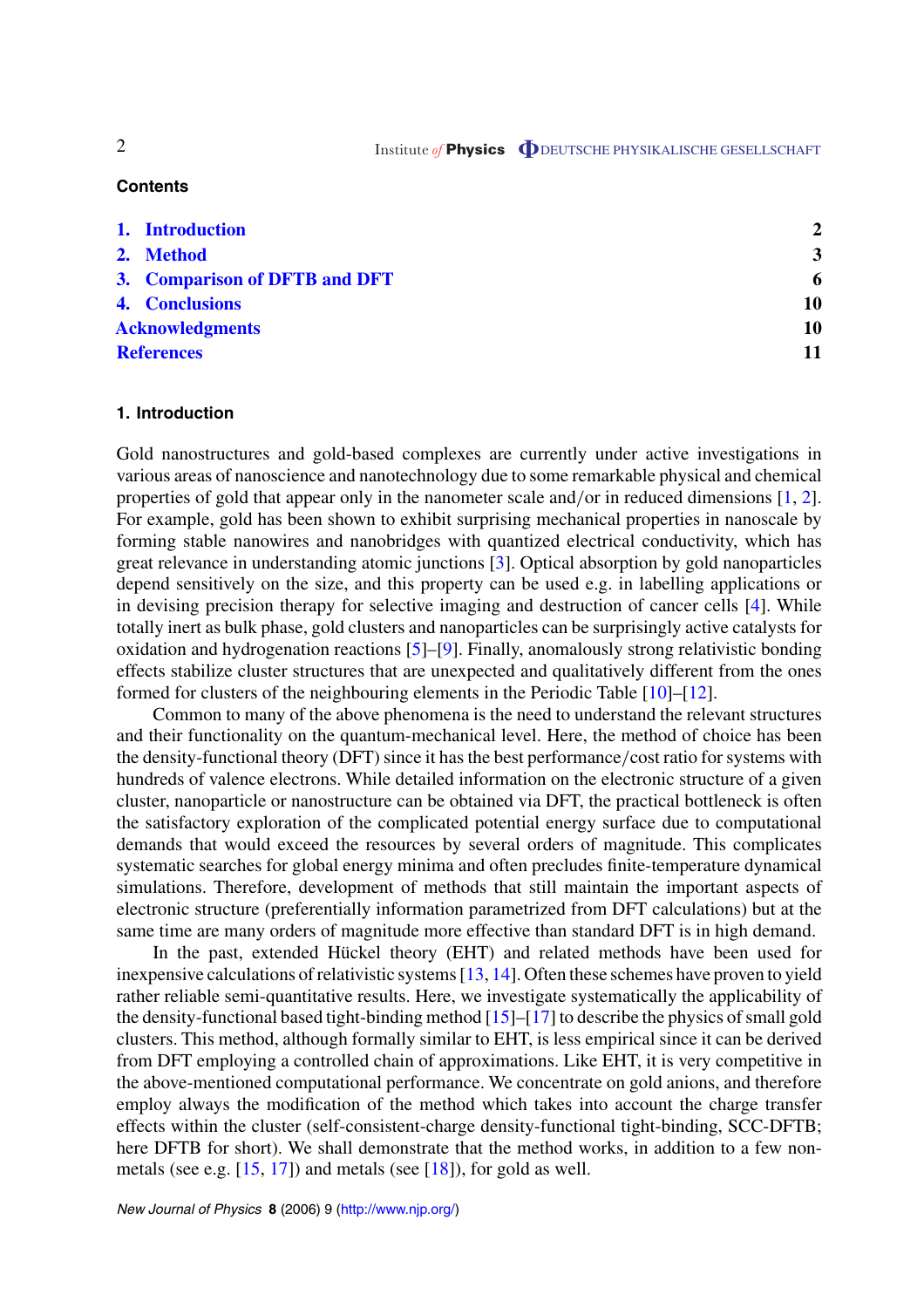<span id="page-2-0"></span>It produces the correct geometrical properties for the clusters. In particular, the tendency to two-dimensional ground states is correctly reproduced, although the isomer ordering is only in partial agreement with the corresponding ordering in DFT. In addition, cohesive energies are systematically overestimated. Electronic properties, such as electron detachment energies and densities of states the method yields in reasonable agreement with DFT.

In the following section, we briefly review the DFTB method and describe its parametrization for gold. (For a detailed description of the method, we refer to the original papers [[15,](#page-10-0) [17](#page-10-0), [19,](#page-10-0) [20\]](#page-10-0).) In section [3](#page-5-0), we compare structural and electronic properties of gold cluster anions,  $Au_N^-, 4 \leqslant N \leqslant 14$ , calculated with the DFTB method, to the previously published Kohn–Sham DFT results [\[21](#page-10-0)]. Conclusions are given in section [4.](#page-9-0)

# **2. Method**

The practice in general non-orthogonal tight-binding formalism is to solve for a generalized eigenvalue problem

$$
\sum_{\nu} c_{\nu}^i (H_{\nu\mu} - \epsilon_i S_{\nu\mu}) = 0 \tag{1}
$$

with eigenstates

$$
|\Psi_i\rangle = \sum_{\nu} c_{\nu}^i |\varphi_{\nu}\rangle
$$
 (2)

that are expressed by means of a non-orthogonal localized atomic basis  $\{\phi_{\nu}\}\$  with overlaps of  $S_{\nu\mu} = \langle \varphi_\nu | \varphi_\mu \rangle$ . In the DFTB theory, the orbital part of the electronic interaction for *N* atoms in a given configuration  $\{R_\alpha, \alpha = 1, \ldots, N\}$  is described by a Hamiltonian that consists of a charge independent part  $H^0$  and a Coulomb term for charge overlaps between neighbouring atoms

$$
H_{\nu\mu} = H_{\nu\mu}^0 - \frac{1}{2} S_{\nu\mu} [\phi(\mathbf{R}_{\alpha}) + \phi(\mathbf{R}_{\beta})] \quad \forall \nu \in \alpha, \quad \mu \in \beta.
$$
 (3)

The components of the atomic Hamiltonian, in a two-centre approximation,

$$
H_{\nu\mu}^{0}(R) = \langle \varphi_{\nu}(0) | H^{0} | \varphi_{\mu}(R) \rangle \tag{4}
$$

for the 6s, 6p and 5d pseudo-atomic basis functions of gold are obtained by solving scalar relativistic [[22\]](#page-10-0) Kohn–Sham equation and are shown in figure [1.](#page-3-0) For the exchange-correlation functional the LDA approximation within the Ceperley–Alder parametrization [\[23](#page-10-0)] was used. A harmonic contraction potential  $(r/r_0)^2$  has been added as introduced by Eschrig [[24,](#page-10-0) [25](#page-10-0)] to form a more efficient basis set for molecular and solid state systems. The parameter  $r_0$  is chosen to be about two times the atomic radius  $[26]$  $[26]$ . The atomic orbitals can be represented by linear combinations of Slater-type orbitals (STO)

$$
\varphi_{\mu}(\mathbf{r}) = \sum_{\zeta} \sum_{i} (a_{\zeta i} r^{l+i}) e^{-\zeta r} Y_{lm} \left(\frac{\mathbf{r}}{r}\right),\tag{5}
$$

where *l* and *m* are the angular momentum and the magnetic quantum numbers associated with the orbital  $\mu$ , respectively. Extensive tests have shown that five different values of  $\zeta$  and  $i = 0, 1, 2, 3$ form a sufficiently accurate basis set [[24\]](#page-10-0).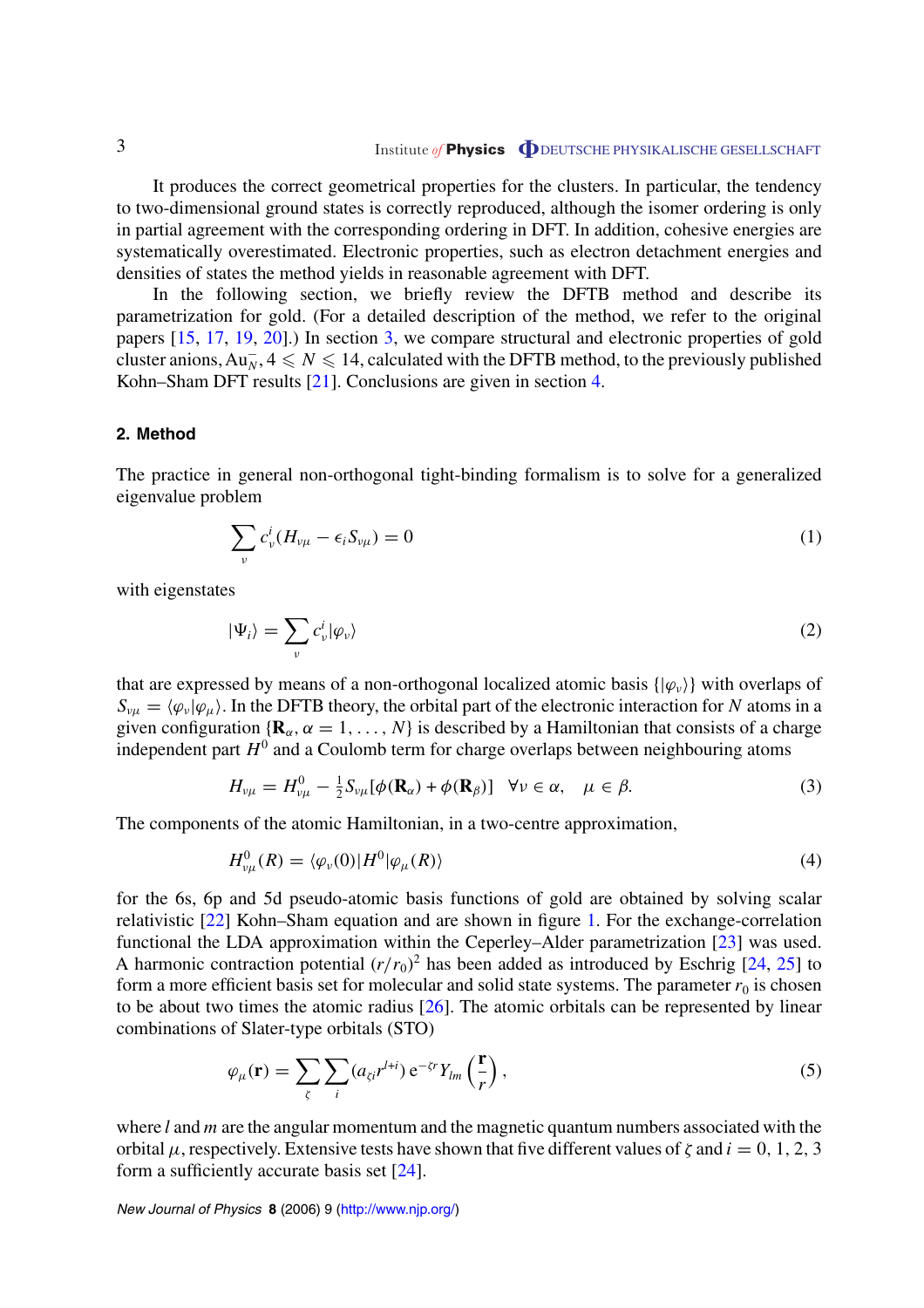<span id="page-3-0"></span>

**Figure 1.** The Hamiltonian (upper panel) and overlap (lower panel) Slater–Koster matrix elements from scalar-relativistic (blue solid line) and non-relativistic (red dashed line) calculations. The inset shows the repulsive potential fitted to the scalar-relativistic DFT total energy calculation for the gold dimer (non-relativistic repulsion is very similar). The scalar-relativistic (non-relativistic) orbital energies used in the parametrization are:  $\epsilon_{6s} = -0.2149(-0.1495)$  Ha,  $\epsilon_{6p} = -0.0096(-0.0037)$  Ha and  $\epsilon_{5d} = -0.2537(-0.2921)$  Ha, and we used  $U = 0.25$  Ha. The repulsive part (inset) depends on two parameters,  $R_d = 2.54$  Å (DFT-GGA equilibrium bond length of Au<sub>2</sub>) and  $R_c = 3.6 \text{ Å}$  (for  $V_{\text{rep}}(R_c) =$  $V'_{\rm rep}(R_c) = V''_{\rm rep}(R_c) = 0$ ).

The second term of the Hamiltonian ([3\)](#page-2-0) represents the energy shifts in the single-electron matrix elements due to the Coulomb interaction with the internal (from the Mulliken charges) and possible external electrostatic potentials,

$$
\phi(\mathbf{R}_{\alpha}) = \phi_{\text{int}}(\mathbf{R}) + \phi_{\text{ext}}(\mathbf{R}) = \sum_{\beta} \gamma_{\alpha\beta} (R_{\alpha\beta}) (-\Delta q_{\beta}) + \phi_{\text{ext}}(\mathbf{R}_{\alpha}). \tag{6}
$$

This term takes into account the charge transfer effects, and since it depends on the (excess or deficit) atomic Mulliken charges  $\Delta q_\alpha$  that are calculated from the occupied eigenstates,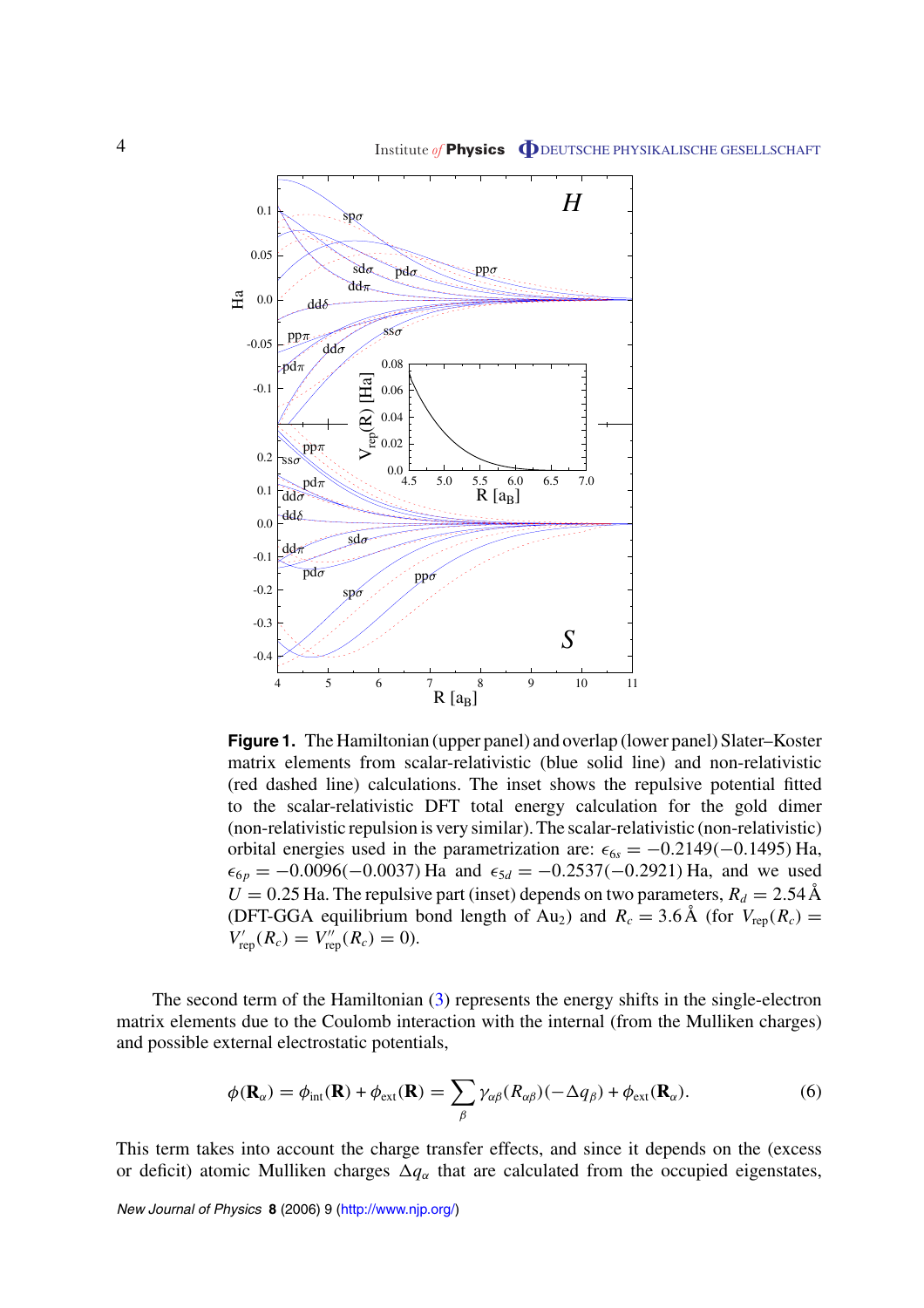the problem has to be solved self-consistently. The coupling function  $\gamma_{\alpha\beta}(R)$  is the measure for the interaction strength for two spherical charge distributions separated by a distance *R*. It behaves for large distances like ∼1*/R*; for all distances and Gaussian shaped-charge distributions [[27](#page-10-0)] it can be calculated analytically to yield

$$
\gamma_{\alpha\beta}(R) = \text{erf}(C_{\alpha\beta}R)/R. \tag{7}
$$

Here,  $erf(x)$  is the error function,

$$
C_{\alpha\beta} = 2\sqrt{\ln 2/(W_{\alpha}^2 + W_{\beta}^2)},\tag{8}
$$

and  $W_\alpha$  is the full width at half-maximum of the Gaussian charge cloud. Since the method is not sensitive to the exact form of the charge cloud, the Gaussian shape was chosen due to its simplicity in analytical calculations. The parameter  $W_{\alpha}$  is determined by the on-site interaction (the Hubbard-*U*) in the limit

$$
U_{\alpha} = \lim_{R \to 0} \gamma_{\alpha\alpha}(R) = \sqrt{\frac{8 \ln 2}{\pi}} W_{\alpha}^{-1}.
$$
\n(9)

Physically *U* is twice the chemical hardness, and we have used the corresponding tabulated value of gold,  $U = 6.80 \text{ eV}$  [[28\]](#page-10-0).

The Hamiltonian discussed above is connected to a total energy expression

$$
E = \sum_{i}^{occ.} \langle \Psi_i | H^0 | \Psi_i \rangle + \sum_{\alpha=1}^{N} (-\Delta q_{\alpha}) [\frac{1}{2} \phi_{int}(\mathbf{R}_{\alpha}) + \phi_{ext}(\mathbf{R}_{\alpha})] + E_{\text{rep}}.
$$
 (10)

The last term in (10) represents the repulsion between the atomic cores, with

$$
E_{\rm rep} = \sum_{\alpha < \beta} V_{\rm rep}(R_{\alpha\beta}),\tag{11}
$$

where  $V_{\text{rep}}(R)$  is a simple short-ranged function with a cut-off  $R_c$ , as shown in figure [1.](#page-3-0) In the generation of the right geometrical properties for the clusters, the qualitative shape of  $V_{\text{rep}}(R)$ appears to be important even though it is only a simple function (as opposed to the much more complex band-energy part). We want to describe our fitting method of  $V_{\text{rep}}(R)$  partly due to the importance of the function but partly also due to the lack of previous detailed method descriptions. In principle, the recipe to calculate  $V_{\text{rep}}(R)$  is straightforward:  $E_{\text{DFT}}(R)$  of gold dimer (or some other reference structure with equal nearest-neighbour distances) is calculated with various interatomic distances *R*, and  $V_{\text{rep}}(R)$  is obtained from the equation  $E_{TB}(R) = E_{\text{DFT}}(R)$ . This method is quite unpractical, since it introduces discontinuities or at least some peculiarities around *Rc*. Instead, we prefer to use the first and second derivatives of the previous equation. Firstly,  $V_{\text{rep}}'(R_d)$  and  $V_{\text{rep}}''(R_d)$  are obtained from the DFT dimer equilibrium bond length  $R_d$ , curvature  $E_{\text{DFT}}^{\prime\prime}(R_d)$ , and from the orbital energy part of DFTB. Secondly, using this information we employ a natural cubic spline to interpolate  $V_{\text{rep}}'(R)$  from  $R_c$  to  $R_d$  and beyond, and integrate from  $R_c$  backwards to get  $V_{\text{rep}}(R)$ . Here also the physical requirement  $V'_{\text{rep}}(R_c) = 0$  is used. The cut-off itself is chosen such that it yields  $V''_{\text{rep}}(R_c) \approx 0$ , in this case  $R_c = 3.6 \text{ Å}$ . This value falls conveniently between the first- and second-nearest-neighbour distances of bulk gold.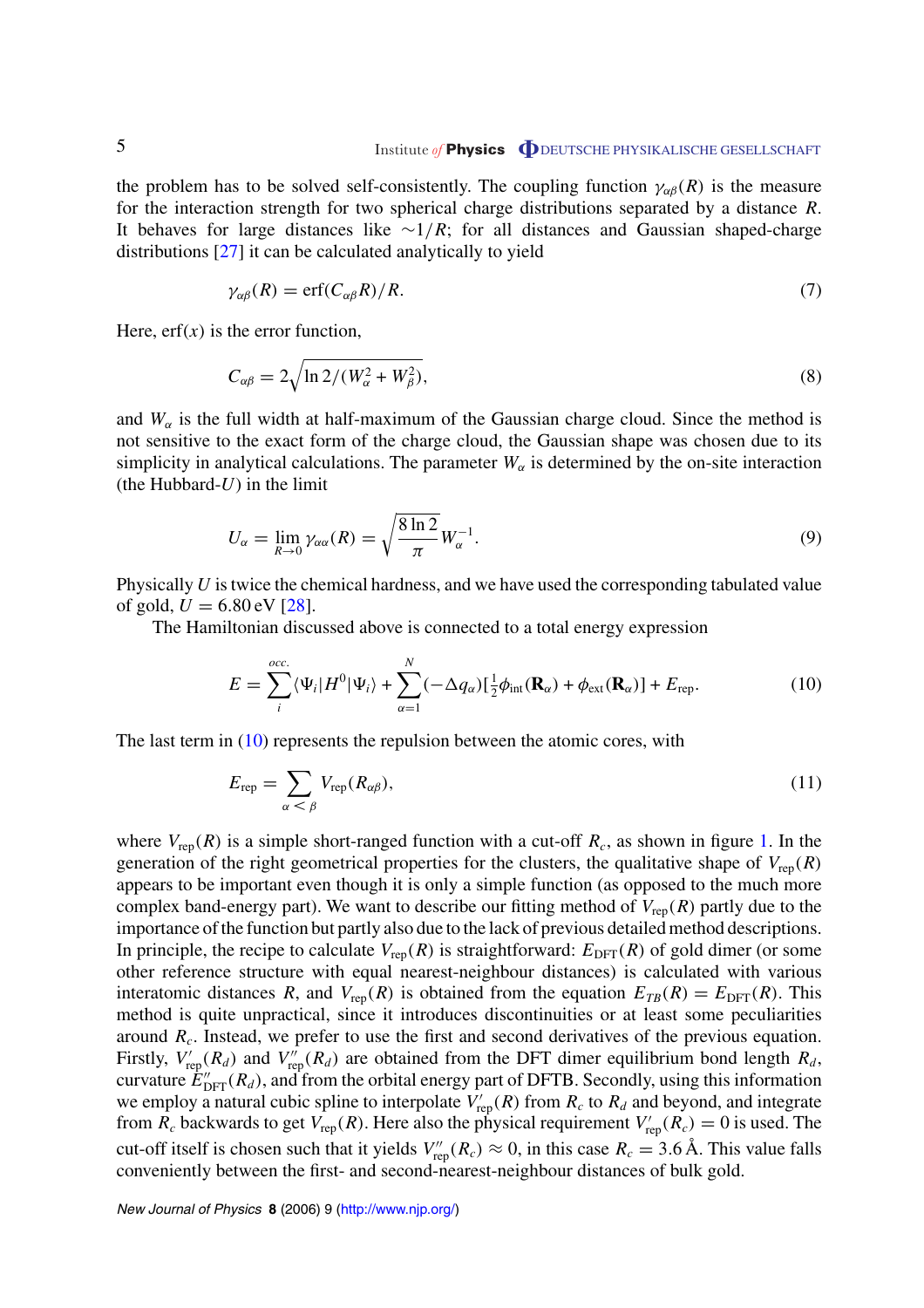<span id="page-5-0"></span>This fitting method gives a smooth and featureless function, which is important for transferability. Furthermore, without being limited by some specific functional form, one can easily add adjustable points to the spline interpolation for a controlled fine-tuning. Even though the method does not use any energetic information from the dimer and hence does not necessarily give the right dimer binding energy, we note that the discrepancy between DFTB and DFT binding energy curves begins already beyond *R<sub>c</sub>*, i.e. from the orbital energy part, and cannot be altered by the short-range repulsion. Finally, we note that this fitting method is not specific to gold, and has been applied successfully also to a few other elements.

# **3. Comparison of DFTB and DFT**

Figure [2](#page-6-0) shows the ground states and a few of the lowest-lying cluster isomers of small gold cluster anions in the size range 4–14 as determined in a previous DFT study [[21\]](#page-10-0). In order to benchmark the performance of our novel tight-binding parametrization, we use these structures as a test set. Starting from the DFT structures the anionic clusters were reoptimized using our Freiburg–Jyväskylä DFTB code. Most of the isomers are geometrically very similar in DFTB, which means that for most of the clusters quite little structural relaxation takes place when DFTB quenching is started from DFT geometries. In other words, if these structures would have been *found* with DFTB, only a small structural relaxation would have been needed to arrive at the local minima of DFT. Still some isomers may not be stable in DFTB, as is the case e.g. for  $Au_7^$ for which the first DFT-isomer 7B relaxes to the ground-state structure 7A. The average bond lengths are consistently larger for most smaller clusters, and this is reflected in larger clusters in a way that they become slightly 'rounded' with DFTB.

Figure [3\(](#page-7-0)a) displays the cohesion and vertical detachment energies (VDEs) of the clusters shown in figure [2](#page-6-0). The energy differences have the same scale and the qualitative DFT-trends in the ordering are nicely reproduced. The ordering of isomers is not always correct, and also the DFTB-predicted ground state can be wrong. The absolute cohesive energy is consistently overestimated by  $\sim 0.3$  eV atom<sup>-1</sup>, even though the atomic spin-polarization energy is already subtracted from the DFTB cohesion energy [[15\]](#page-10-0). The energy differences and the correlations in isomer ordering, as well as our preliminary calculations reflect the correct description of the whole potential energy surface, making DFTB an ideal tool for molecular dynamics simulations to study, e.g. cluster melting and other dynamical properties.

We wish to note here that for a given cluster size, the isomer ordering could be rearranged by tuning the repulsive potential, although with the price of losing the transferability for other sizes. This demands pre-existing results and is naturally not always possible.

Especially, we want to point out that the model agrees with DFT in the description of the unusual stability of planar gold clusters [[10,](#page-10-0) [21,](#page-10-0) [29,](#page-10-0) [30\]](#page-10-0). This origin of the planarity was traced back to relativity [[10](#page-10-0), [31\]](#page-10-0), and indeed, if we relax e.g.  $Au_7^-$  clusters (and also other clusters with  $N > 7$ ) using non-relativistic parametrization, we obtain three-dimensional ground states. In this sense, our DFTB parametrization for gold captures the essential features of its interatomic bonding.

While we have shown that the structural properties of the clusters are reproduced surprisingly well by fitting the repulsive part only with data from  $Au<sub>2</sub>$ , the electronic Hamiltonian displays the limitations of the method more transparently. Figure [3\(](#page-7-0)b) shows the vertical electron detachment energies using the DFT structures of figure [2](#page-6-0). The trends in the VDEs are mainly reproduced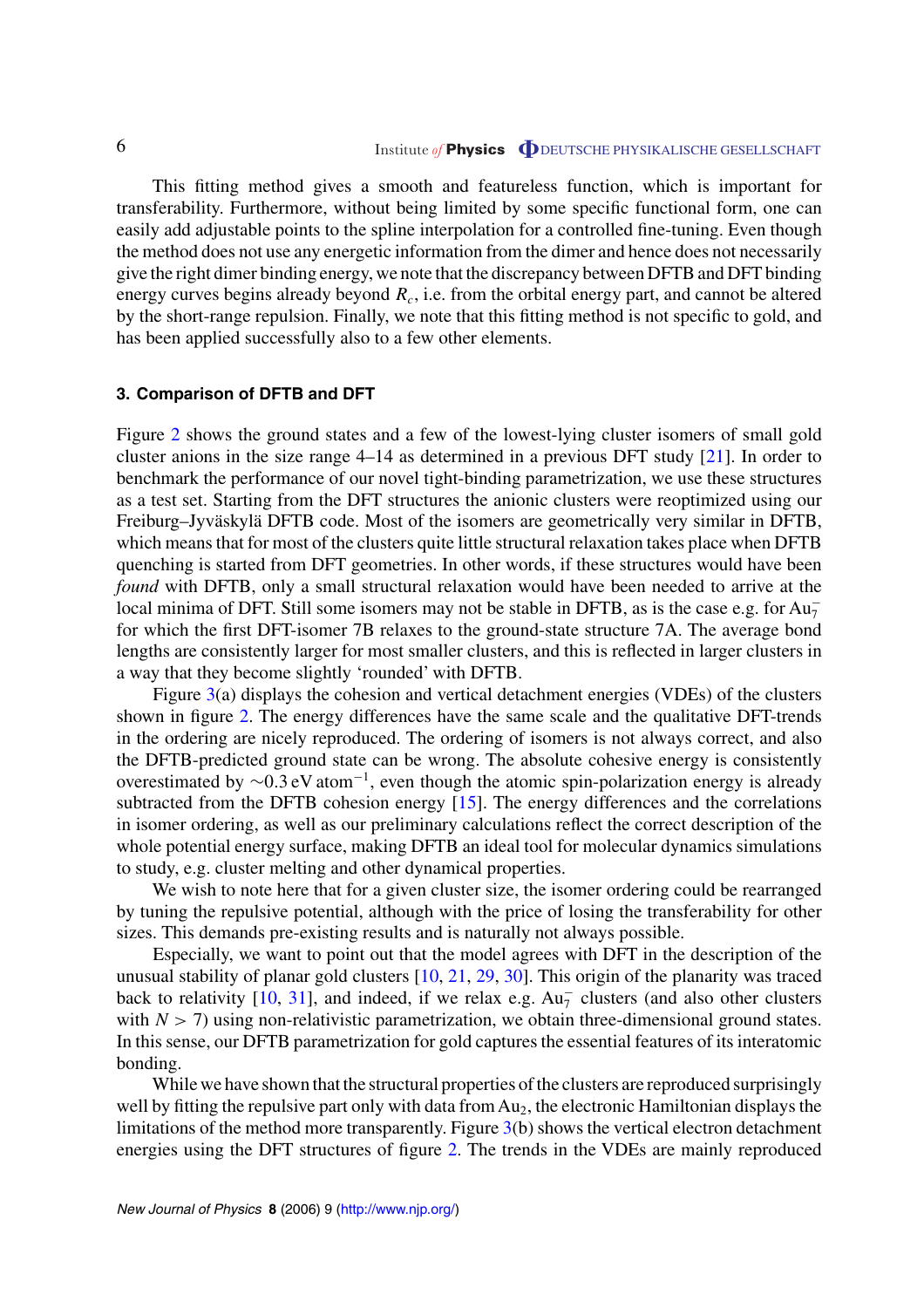<span id="page-6-0"></span>

**Figure 2.** Clusters  $Au_N^-$ , optimized with DFT [[21\]](#page-10-0). The DFT ground-state structure is labelled by A for each size<sup>6</sup>. The DFTB ground states are indicated by an asterisk. Note, that the DFTB ground-states show changes in dimensionality in the same size range as the DFT ground states. DFTB (DFT) shows a linear*/*planar transition between  $Au_5^-$  and  $Au_6^ (Au_4^-$  and  $Au_5^-$ ). A planar/three-dimensional transition occurs between  $Au_{13}^-$  and  $Au_{14}^-$  for DFTB and between  $Au_{14}^-$  and  $Au_{15}^-$  in DFT. For the sake of completeness, we would like to remark that an 'A'-shaped structure has been reported by Fernandez *et al* [[12\]](#page-10-0) as the first higher lying isomer of Au<sup>−</sup> <sup>5</sup> . Within our plane wave DFT, this structure turned out to be 0.03 eV better in energy than our previous ground state 5A.

nicely, even though it appears that the absolute values are underestimated by ∼0*.*5 eV for most isomers and cluster sizes.

Even a more demanding way to test the electronic structure is to inspect the density of states (DOS). A comparison of DOS between DFTB and DFT for the ground states of  $N = 8$ , 10 and

<sup>6</sup> We wish to correct here a misprint in [\[21](#page-10-0)]: structures 13B and 13C should be interchanged in figure [4](#page-8-0) (however, their properties are described correctly in table 1 of that paper).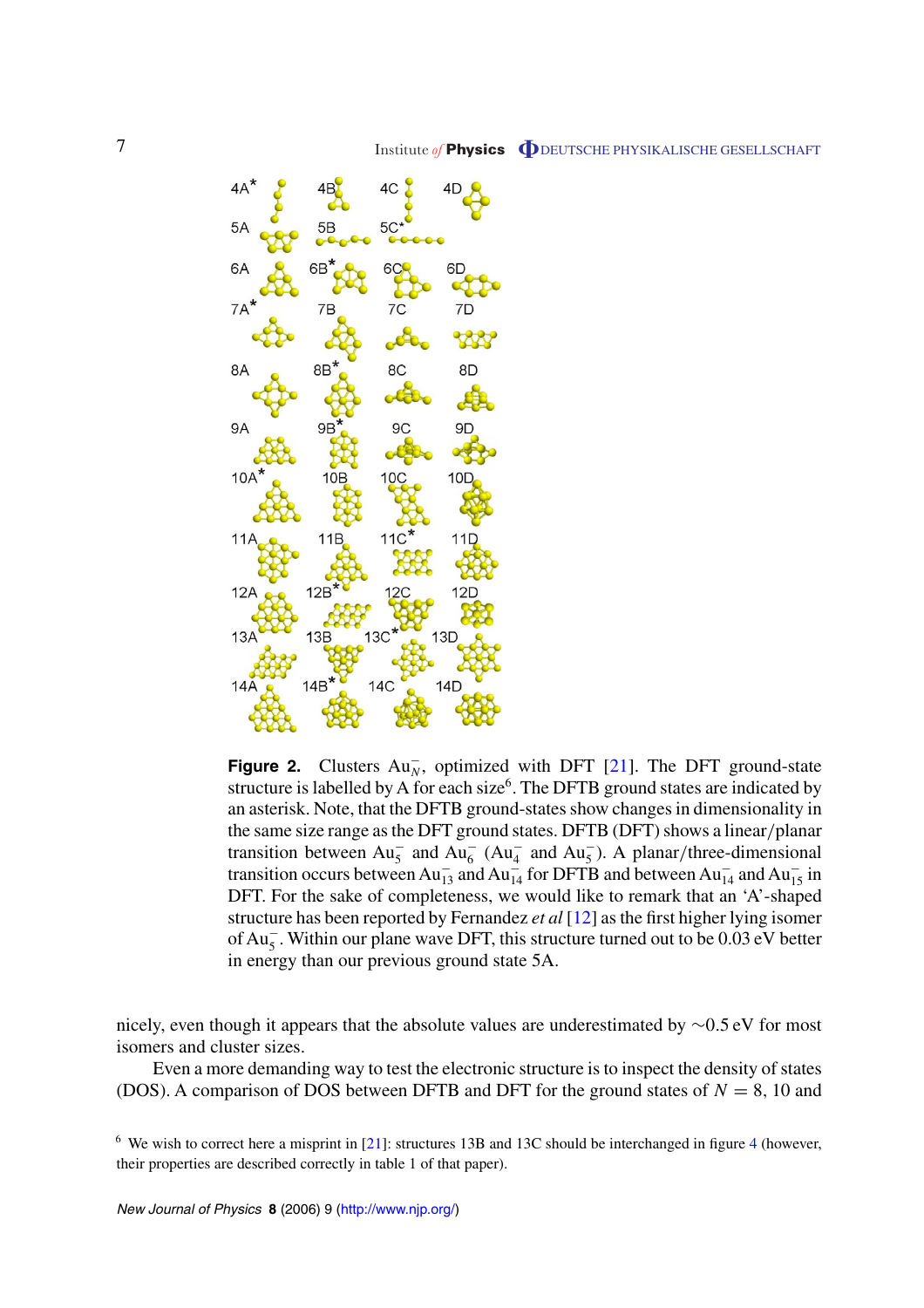<span id="page-7-0"></span>

**Figure 3.** (a) The DFT (full circles) and DFTB (empty squares) cohesive energies (b) and VDEs for the energy-ordered (left data point corresponds to the DFT ground-state structure for each size) structures shown in figure [2](#page-6-0). The spin-polarization energy (0*.*19 eV) of the neutral gold atom has been taken into account in calculating the DFTB cohesive energies. VDE is calculated in the DFT-optimized geometries and for the sake of comparison is shifted higher for every cluster by 0*.*5 eV.

12 can be seen in figures [4](#page-8-0)[–6](#page-9-0), respectively. The numerical efficiency of DFTB even allows for the study of thermal broadening effects of the DOS. Figure 4(c) shows the result of a 50 ps room temperature trajectory of  $Au_8^-$ . By analysing the resulting thermally averaged DOS additional dynamical information can be extracted from experiments [\[32](#page-10-0)].

In general, there exists a rough agreement between the DOS in different methods, such as the overall energy scale, the onset of the high DOS ('d-band') and the form of the DOS in general. The most important region is the DOS of the highest occupied states, showing the energy positions of individual states, since this is the region that can be compared to experiments. In this region one can identify similarities, such as double peaks and larger gaps. Most of the gaps in DFTB are underestimated, but often they do exist and, most importantly, can be identified. This is especially useful in the search for correct isomers e.g. if experimental photoelectron spectrum exhibits characteristic gaps [[21](#page-10-0)]. Out of the three examples given here, DFTB spectra for  $N = 8$ , 10 (figures [4](#page-8-0) and [5\)](#page-8-0) are in a remarkable agreement with the DFT spectra. On the other hand, the agreement is not so good in some cases, as shown, e.g. for  $N = 12$  in figure [6](#page-9-0). This shows that one cannot use merely DFTB results for interpretations of experimental electronic spectral data.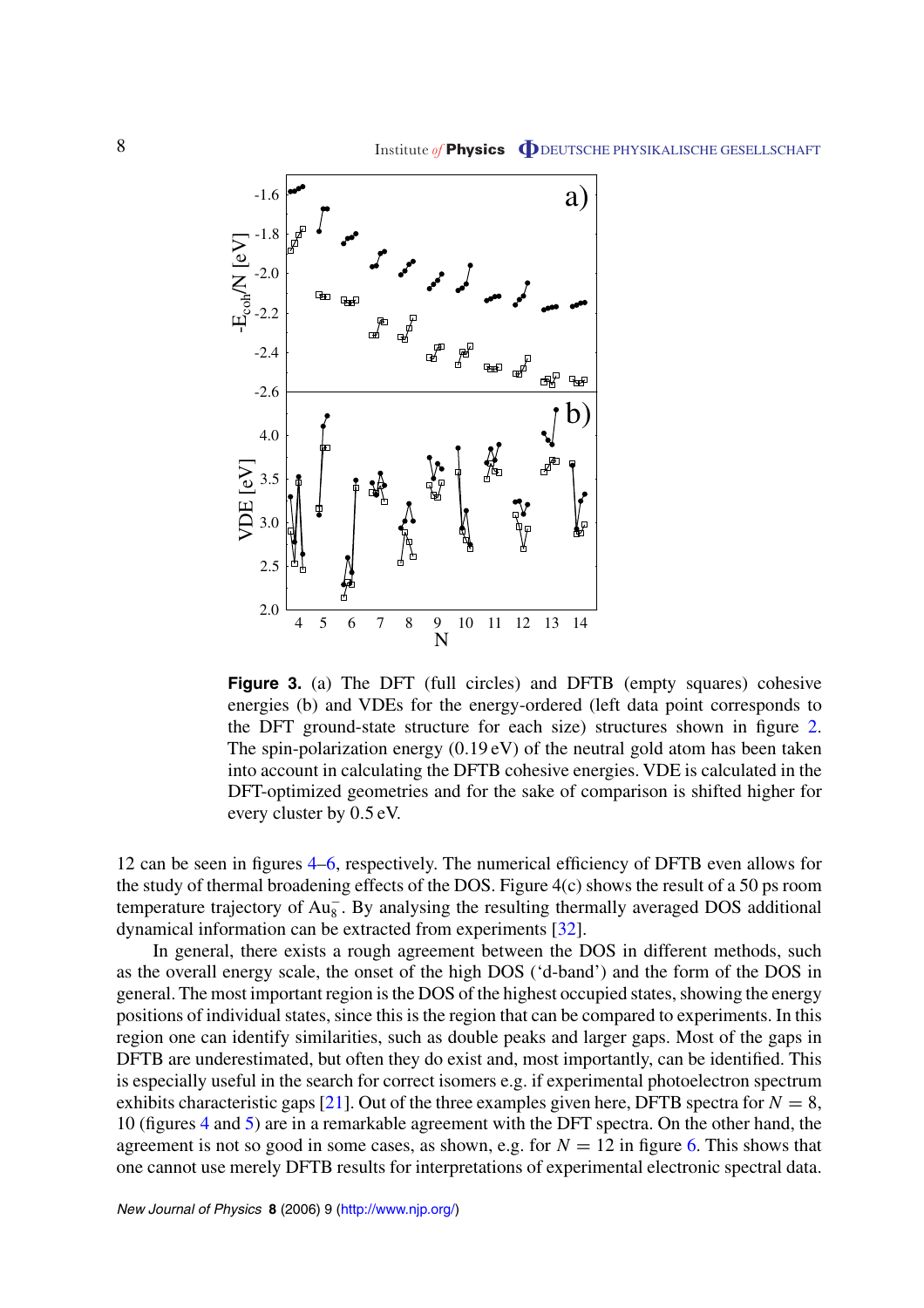<span id="page-8-0"></span>

Figure 4. Density of electron states (in arbitrary units) for the ground-state structure of  $Au_8^-$  calculated with (a) DFT and (b) DFTB. Gaussian broadening of  $\sigma = 0.05$  eV for the electronic eigenvalues (up- and down-spin contributions for DFT) was used, and the first peak in (a) was shifted to correspond to the VDE (i.e. VDE =  $-e_{HOMO}$ ) in the spirit of similar procedure in DFT calculations [\[33](#page-10-0), [34\]](#page-10-0). The VDE for DFTB (b) was shifted by 0*.*6 eV in order to match the self-consistently calculated DFT VDE value in (a) for comparison between the spectra. (c) Time-averaged DOS (without Gaussian broadening) of a DFTB molecular dynamics run for  $Au_8^-$  over 50 ps at 300 K.



**Figure 5.** Same as figure 4 for  $N = 10$ .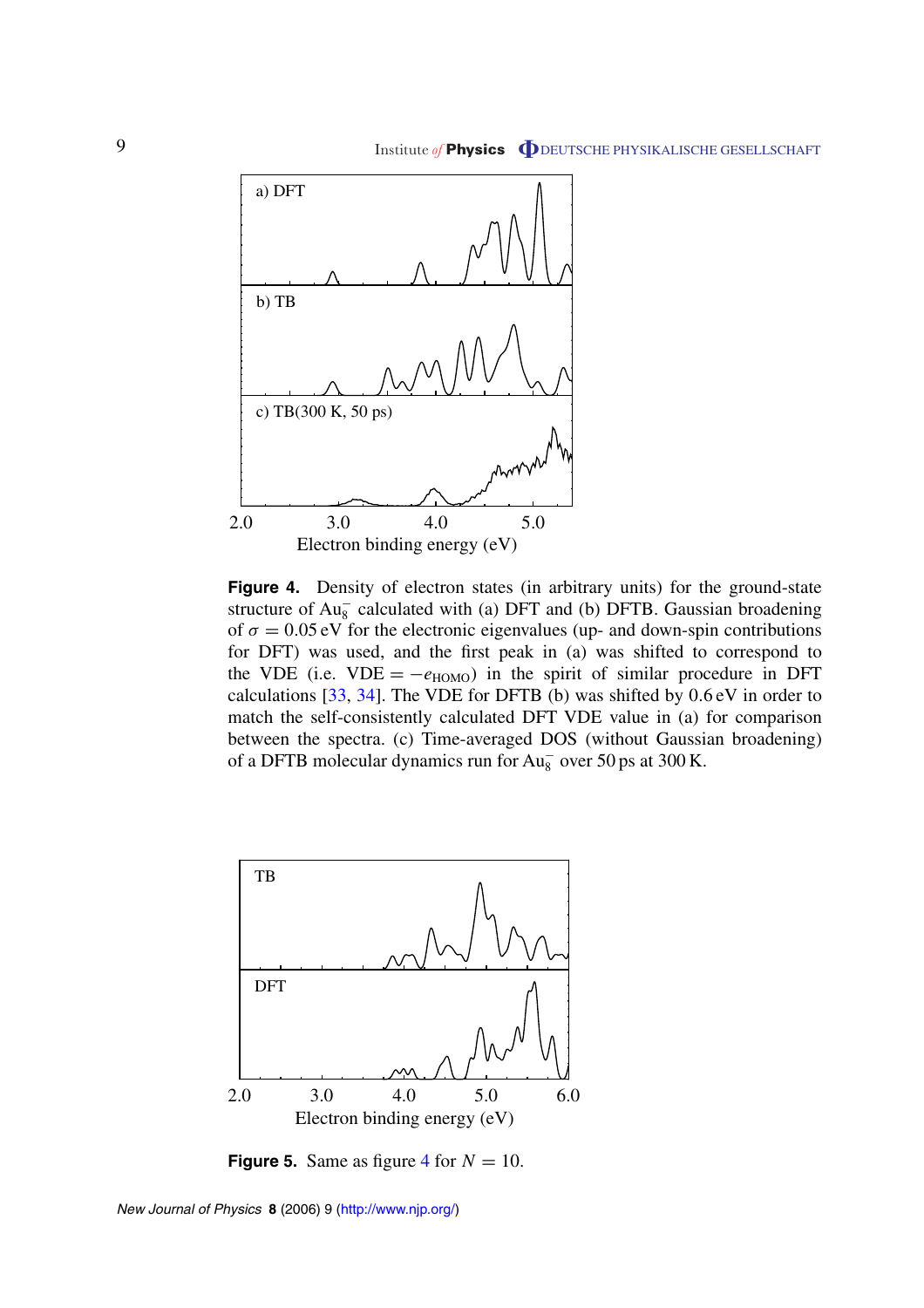<span id="page-9-0"></span>

**Figure 6.** Same as figure [4](#page-8-0) for  $N = 12$ .

#### **4. Conclusions**

We have investigated the performance of a charge-self-consistent density-functional-based tight-binding method to describe physical properties of small anionic gold clusters up to  $N = 14$ . We benchmarked the method against previously published DFT-GGA results [\[21](#page-10-0)]. The theoretical ground-state structures reported previously [\[21](#page-10-0), [29](#page-10-0)] are currently understood (up to about  $N = 12$ ) as those that also appear in cluster beam experiments at low temperatures, based on comparisons to photoelectron spectroscopy [[21\]](#page-10-0) and mobility data [\[29](#page-10-0)]. While isomer energy ordering is only qualitatively right, the geometrical properties themselves are fairly well reproduced. The VDEs follow qualitatively the trend of DFT results, and also densities of states share the same characteristic features, although not in every case. Hence the combination of the energetic information together with VDE and the DOS not only makes DFTB quite a powerful tool in the pre-selection of possible candidates for further higher level calculations, but makes DFTB results relevant also on their own right. DFTB is also a very effective tool for bonding and other electronic structure analysis of clusters and nanostructures. We remark here that e.g. the calculation of the time-averaged DOS of  $Au_8^-$  in figure [4](#page-8-0)(c) takes only a few minutes in a typical desktop computer. Note, that a comparable DFT calculation would take more than four orders of magnitude longer. Due to the conceptual simplicity and small computational cost, we expect that DFTB will be a valuable tool for the ongoing research on small gold nanostructures.

#### **Acknowledgments**

PK acknowledges the Academy of Finland (AF) for a post-doctoral grant. MM and HH acknowledge the DAAD-AF bilateral travel grant for the project 'Supported Metal Clusters and Nanoparticles: Electronic Structure, Optical Properties and Nanocatalysis'. The DFT calculations were done at CSC—the Finnish IT Center for Science in Espoo and John von Neumann Institute for Computing in Jülich.